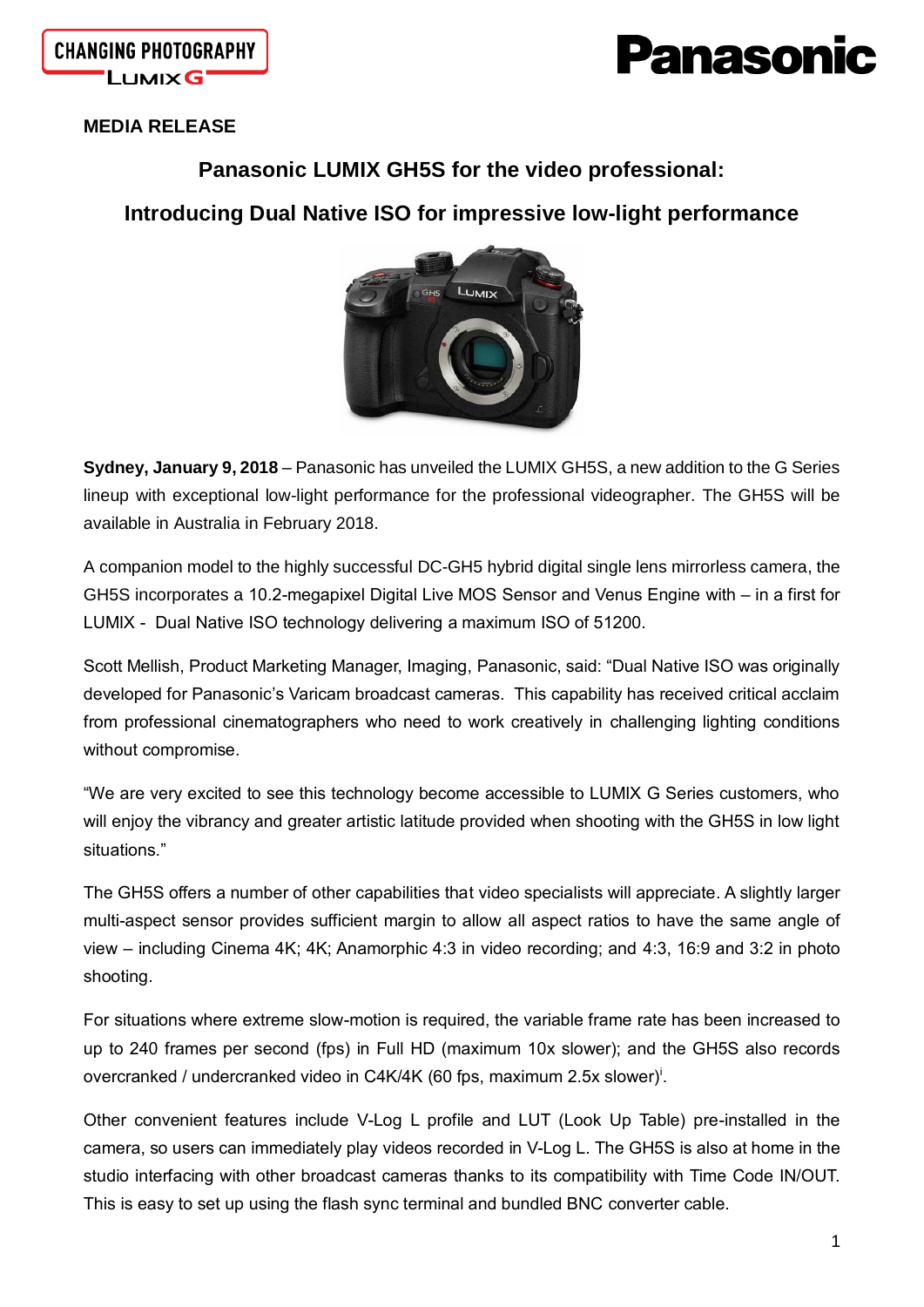The GH5S is further optimised to provide excellent autofocus in low-light environments, with -5EV luminance detection in Low Light AF. Live View Boost allows scenes to be electronically illuminated in almost total darkness to check accuracy in Live View before shooting; and to support this, the magnification ratio in MF Assist has been increased to 20x. Night Mode – which aids the photographer's night vision - can be selected to put a red cast over the viewfinder and/or the LCD display.

Scott Mellish explained that the GH5S "would be ideal for a professional wedding videographer who uses a run and gun camera like the GH5 for daytime shoots, but also needs a tripod-mounted camera to capture speeches in low-light at the reception without any loss in quality."

Other key features include 4K 10-bit 4:2:2 25/30p video recording to SD Cardii and 4K quality video at 50/60 fps in Cinema 4K (4096 x 2160)<sup>iii</sup>. The GH5S is built for the professional, incorporating a weather-sealed body, large-capacity batteries, dual UHS-II SD Card slots and convenient Bluetooth and Wi-fi connectivity.

### **DC-GH5S pricing and availability:**

The DC-GH5S will be available in Australia in February 2018 from photographic specialists and consumer electronics retailers.

DC-GH5SGN-K - Body only: \$3499 RRP

Also compatible with:

DMW-BGGH5E - Accessory Battery Grip: RRP \$399

DMW-XLR1E - XLR Microphone Adaptor: RRP \$499

#### *Additional Features*

#### **Digital Live MOS Sensor with Dual Native ISO**

Dual Native ISO is a technology that seamlessly bridges two separate native ISO circuits, and is used in Panasonic's professional Varicam cameras. In the GH5S, Dual Native ISO minimises noise generation by choosing the optimal circuit to use according to the sensitivity before gain processing. As a result, it allows a maximum ISO 51200 high sensitivity recording. Dual Native ISO can be switched manually between LOW (ISO160-800/Native 400) and HIGH (ISO800-51200/Native 2500).

#### **Professional capabilities**

The GH5S incorporates 400-Mbps 4:2:2 10-bit All-Intra video recording in 4K 30p/25p/24p and 200- Mbps All-Intra in Full-HD; 4K video recording in Anamorphic mode; 4K Hybrid Log Gamma Profile compatible with 4K HDR television; and USB tethering.